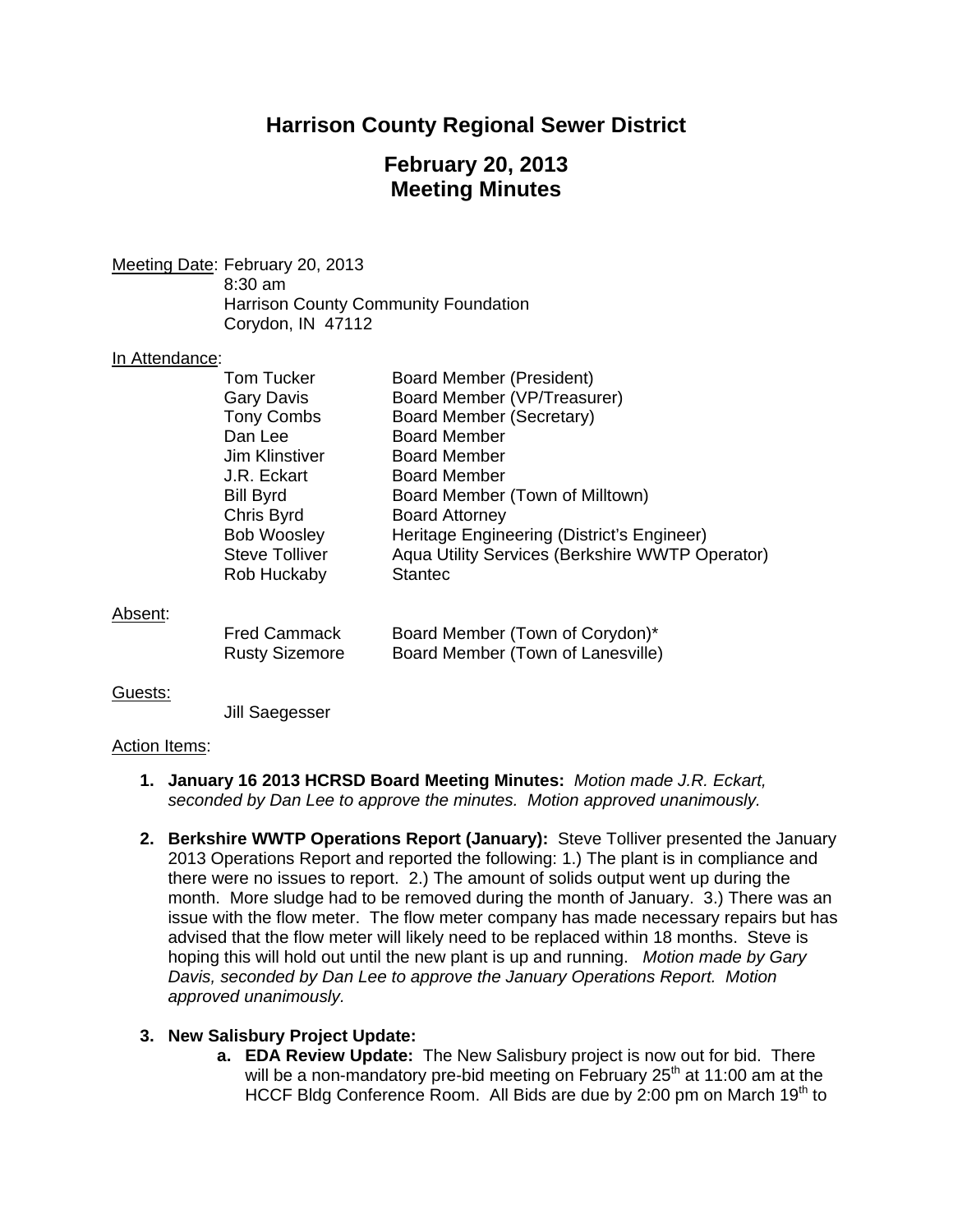HCRSD Mtg Minutes February 20, 2013 Page 2 of 4

> the Auditor's Office. Bids will be opened and read aloud at the next HCRSD Board Meeting on March  $20<sup>th</sup>$  at 8:30 am. Upon opening bids they will be taken under advisement to allow Bob Woosley and Jill Saegesser time to review the documents and confirm that all required paper work is in order.

- **b. Construction Start Date Time Extension:** Jill Saegesser reported that at the meeting in November Tom Tucker signed a letter requesting a time extension for the start date of construction. This request was granted and the required start date has been moved from March to September. Construction can begin before this date, however it MUST begin by this date.
- **c. WWTP Plan Approval (IDEM) Update:** Final comments have been received by IDEM. Most comments were minor however they are requiring that a new phosphorus limit be established (note: the District's current permit does not contain a phosphorus limit, this is a new requirement being imposed by the State on all new permits.).

## **4. Stormwater Demonstration Project:**

- **a.** Rob Huckaby reported that the contractor is looking at a different stormwater quality unit that will have a smaller footprint. The proposed change in the type of stormwater quality unit to be provided will perform to the same level and meet specification requirements. The unit being considered is concrete versus plastic and will take up a smaller footprint than the original design. There will be no cost increase for this change. We are currently awaiting shop drawing submittals from the Contractor regarding this change.
- **b.** Schedule: The Contractor will complete this project during summer recess. This is being done to avoid any conflicts with the school's schedule.

## **5. Lanesville Interchange Sewer Project:**

**a. Design Update:** A half size set of the current plans were handed out during the meeting. 1.) After meeting with the Indiana Department of Transportation the sewer will cross I-64 at the entrance/exit ramps to the interstate. 2.) There was a discussion about the need to begin discussions with property owners concerning the location of the proposed lift station. Heritage will follow up immediately with all property owners involved and report back to the District. 3.) Connection to the Lanesville system will be made near the intersection of Corydon Ridge Road and Crandall-Lanesville Road. This was confirmed at a joint project meeting held with the Town of Lanesville on February  $8<sup>th</sup>$ . (Note: per the meeting with the Town they have not yet begun work on their portion of the project. They are currently finalizing design improvements at their WWTP and plan to begin work on the Interchange Sewer Project upon completion of that project.)

### **6. Treasurer's Report:**

- **a.** *A motion was made by Gary Davis, seconded by J.R. Eckart to approve the January Treasurer's report. Motion approved unanimously*.
- **b.** *A motion was made by Gary Davis, seconded by Jim Klinstiver to approve the following invoices for payment, motion approved unanimously.* 
	- **i.** Harrison REMC WWTP Electric Service \$956.59
	- **ii.** Aqua Utility Services Sludge Hauling 2012 \$2,560.00\*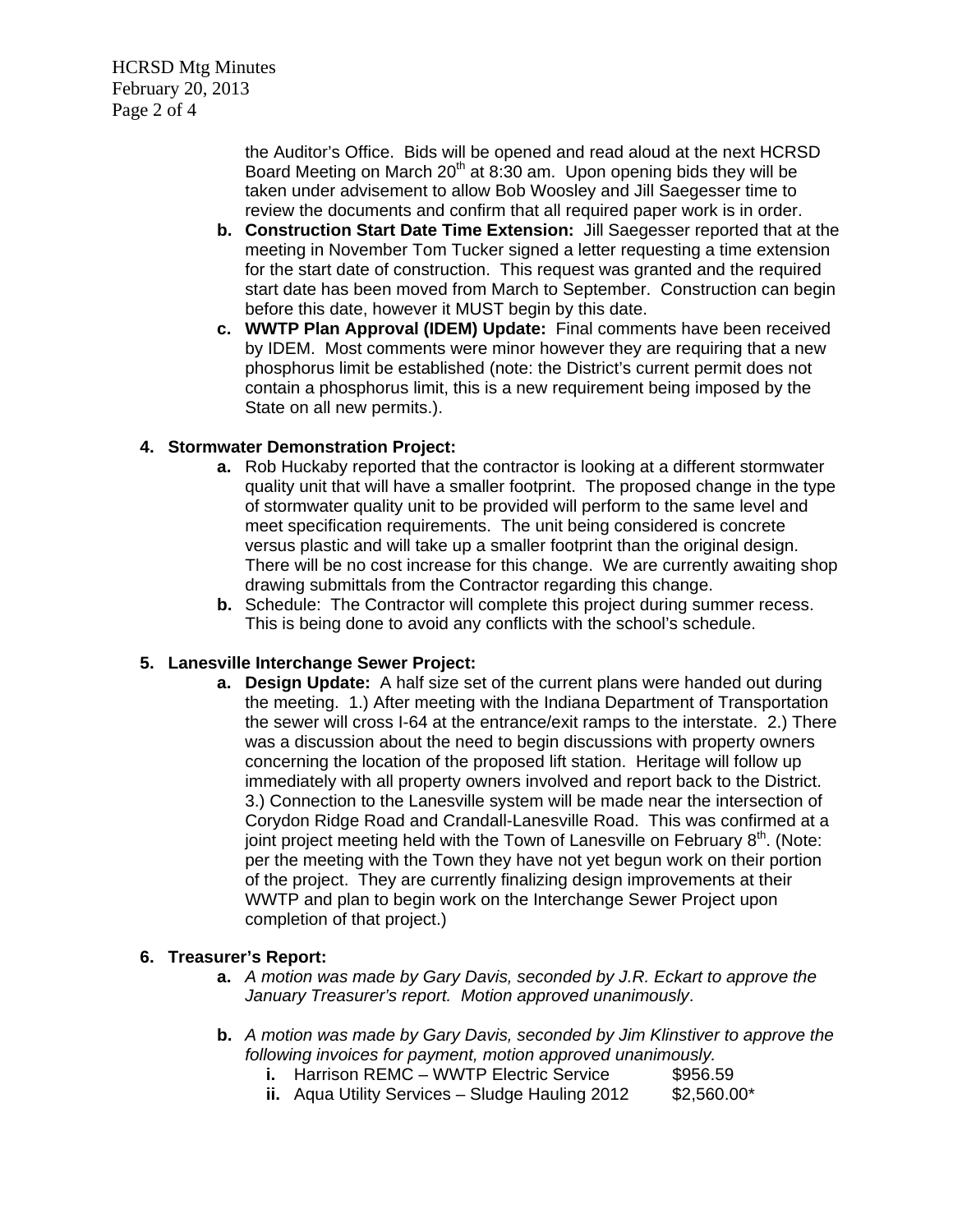HCRSD Mtg Minutes February 20, 2013 Page 3 of 4

- $\mathbf{ii}$ . **IDEM** 2013 base & flow permit fees  $$700.00$
- **iv.** Aqua Utility Services Sludge Haul & Heater \$1,700.91
- **v.** Town of Corvdon Jan. sewer charges **\$7,554.82**
- **vi.** Aqua Utility Services Feb WWTP Operations \$3,000.60 *\*Charges incurred in 2012 but just now reported due to billing error by AUS.*
- **c.** *A motion was made by Gary Davis, seconded by Jim Klinstiver to approve the following invoice from the District's grant account for the New Salisbury Sewer Project, motion approved unanimously.* 
	- **i.** Heritage Eng. Final Design/Bidding Assist. \$4,560.00
- **d.** *A motion was made by JR Eckart, seconded by Gary Davis to approve the following invoice from the District's General Operation's Account, motion approved unanimously.* 
	- **i.** Dillman, Chastain, & Byrd Meeting, Recording \$69.75
- **e.** *A motion was made by Dan Lee, seconded by Gary Davis to approve the following invoice from the District's General Operation's Account, motion approved unanimously.* 
	- **i.** Heritage Engineering Mgmt Support \$4,059.00
- **f.** *A motion was made by JR Eckart, seconded by Tony Combs to approve the following invoice from the District's Lanesville Interchange Grant Account, motion approved unanimously.* 
	- **i.** Heritage Engineering Lanesville Int. Design \$11,752.81
- **7. Other Items:** 
	- **a.** Jim Klinstiver asked for the Board's permission to have Heritage Engineering and/or Stantec review two (2) sinkhole and erosion issues and concerns in his District. Board members agreed to allow this occur.
	- **b. Stormwater Oversight:** General discussion was held to have the District approach the Commissioners to determine if there is interest in having the District provide stormwater oversight for the County. Tom will contact the Auditor to have this item placed on a future Commissioner agenda for discussion.
	- **c. SSK Payments for Berkshire WWTP:** SSK is now four payments behind (Oct. 2012, Nov. 2012, Dec 2012, and Jan 2013). Chris Byrd will send them an official demanding all payments be made immediately. If payments have not been received by the time of the District's next meeting additional legal action will be considered and acted upon.

### Next Meeting:

Regular Board Meeting: **Wed. March 20, 2013 at 8:30 am** @ Harrison County Community Foundation Building.

Minutes prepared by: Heritage Engineering

## **End of Minutes**